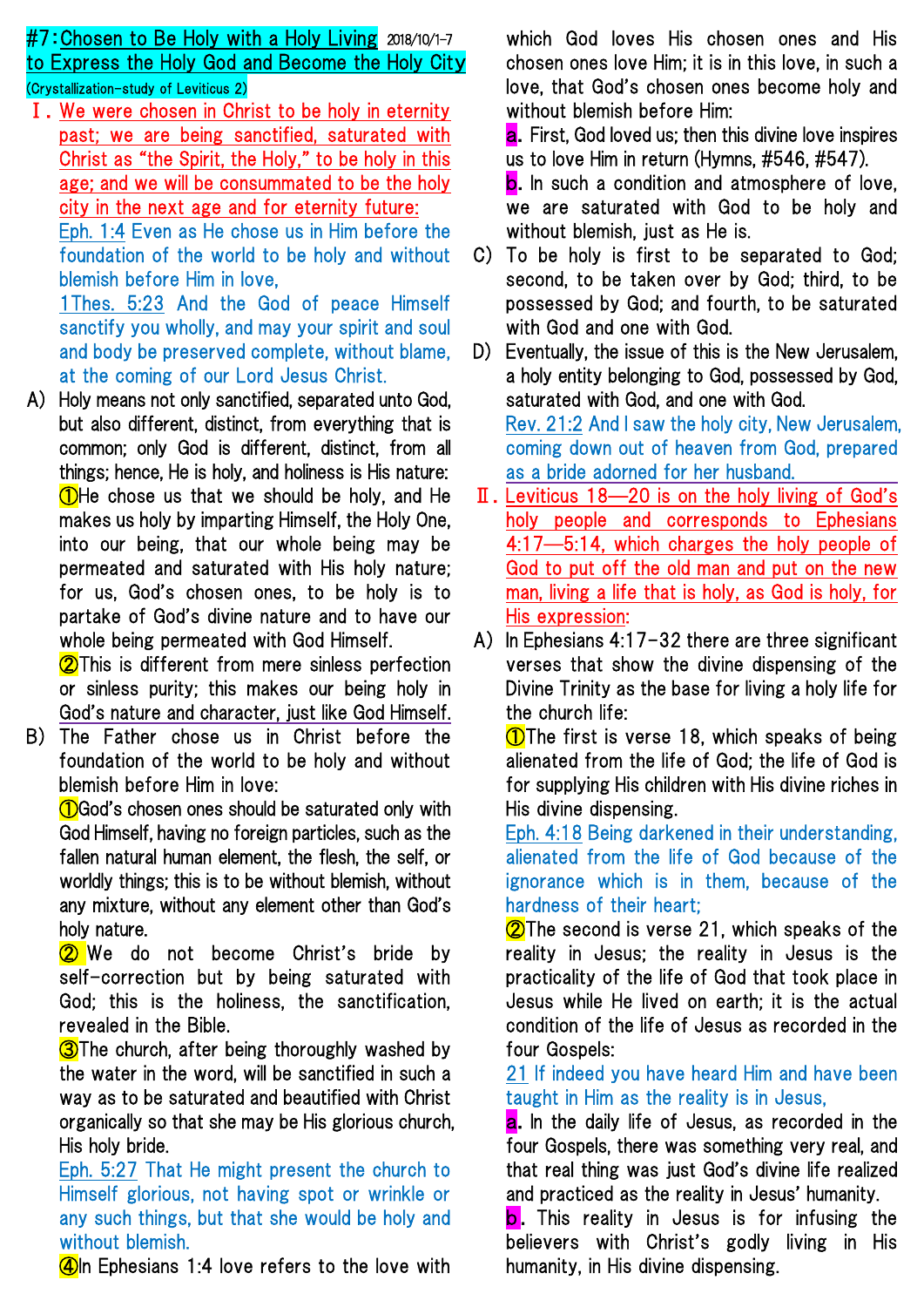**3**The third is verse 30, which admonishes us to not grieve the Holy Spirit of God, in whom we were sealed unto the day of redemption:

30 And do not grieve the Holy Spirit of God, in whom you were sealed unto the day of redemption.

**a.** The sealing Spirit is also the sealing ink, and the contents, elements, and essence of this sealing ink are the divine life plus Jesus' practical humanity; this sealing remains wet forever to saturate, permeate, and soak us with the Triune God.

**b.** The life of God, the reality in Jesus, and the sealing of the Holy Spirit are the three sources of the divine dispensing for our holy living to express the holy God:

 $(1)$ The Father's life must become the truth in our daily living, which truth is the reality in Jesus; this truth as the practicality of the life of the Father becomes the sealing ink, which is the Holy Spirit.  $(2)$  While the sealing ink seals, it saturates, permeates, and soaks us with the divine life in the practicality of Jesus' daily life, making us a "Xerox copy" of Jesus' life, which is the practicality of the Father's life.

B) The Israelites' not living in the manner of the Egyptians, among whom they once lived, signifies that the believers should put off, as regards their former old way of living, the old man.

Eph. 4:22 That you put off, as regards your former manner of life, the old man, which is being corrupted according to the lusts of the deceit,

C) The Israelites' not living in the manner of the Canaanites, to whose land they were to be brought, signifies that, after being saved, the believers should not be conformed to the living and conduct of the worldly people.

Eph. 4:23 And that you be renewed in the spirit of your mind

D) The Israelites' living a holy life according to God's holiness signifies that the believers should put on the new man, which was created according to God in righteousness and holiness of the reality.

Eph. 4:24 And put on the new man, which was created according to God in righteousness and holiness of the reality.

E) "Because the land has become defiled, I visited its iniquity upon it, and the land vomited out its inhabitants":

①The good land, signifying the all-inclusive Christ, is the supply for the existence and living of God's people and is also for their enjoyment. **2**The good land vomiting out the defiled and unholy people signifies that the all-inclusive Christ as our dwelling place and everything we need for our enjoyment will vomit us out of Himself and not allow us to enjoy Him any longer if we are not proper in relation to Him. Rev. 3:16 So, because you are lukewarm and neither hot nor cold, I am about to spew you out of My mouth.

- F) Being holy because God is holy signifies walking according to God's holiness, living a holy life.
- G) Leviticus 19:5 and 6 mention the peace offering, indicating that in the holy living of God's holy people, as portrayed in chapters 18—20, it is important that God's holy people have fellowship, communion, mutual enjoyment, in peace:

**1** The believers' enjoyment of Christ as the peace offering should be kept fresh; stale fellowship with one another and with God is not acceptable but is abhorrent to God.

**2**The one who participates in stale fellowship is guilty of having despised the holy things of God and will lose the fellowship among God's people.

H) "You shall not let your cattle breed with a different kind; you shall not sow your field with two kinds of seed, nor shall a garment made of two kinds of material come upon you" (v. 19):

**1** The fact that no mixture was allowed means that God wants everything to be according to its kind, without any kind of mixture.

②Breeding cattle without mixture signifies that life is not allowed to be mixed: those living by the life of God must not live by the flesh.

**3**Sowing seed without mixture signifies that the ministry of the word is not allowed to be mixed: the word of God that is ministered should not be mixed with the word of the world.

2Cor. 2:17 For we are not like the many, adulterating the word of God for profit; but as out of sincerity, but as out of God, before God we speak in Christ.

**4** Making a garment without mixing materials signifies that our conduct is not allowed to be mixed: those living in the life of the New Testament should not live by the ordinances of the Old Testament, and those who belong to the Lord should not live according to the customs of the Gentiles.

Ⅲ.We need to live a holy life, a life that befits our priesthood; we can be such persons only by contacting the perfect Christ, enjoying Him and experiencing Him day by day; He will make us complete, perfect, and properly balanced; then we shall have all the qualifications required for us to serve as priests in the New Testament age.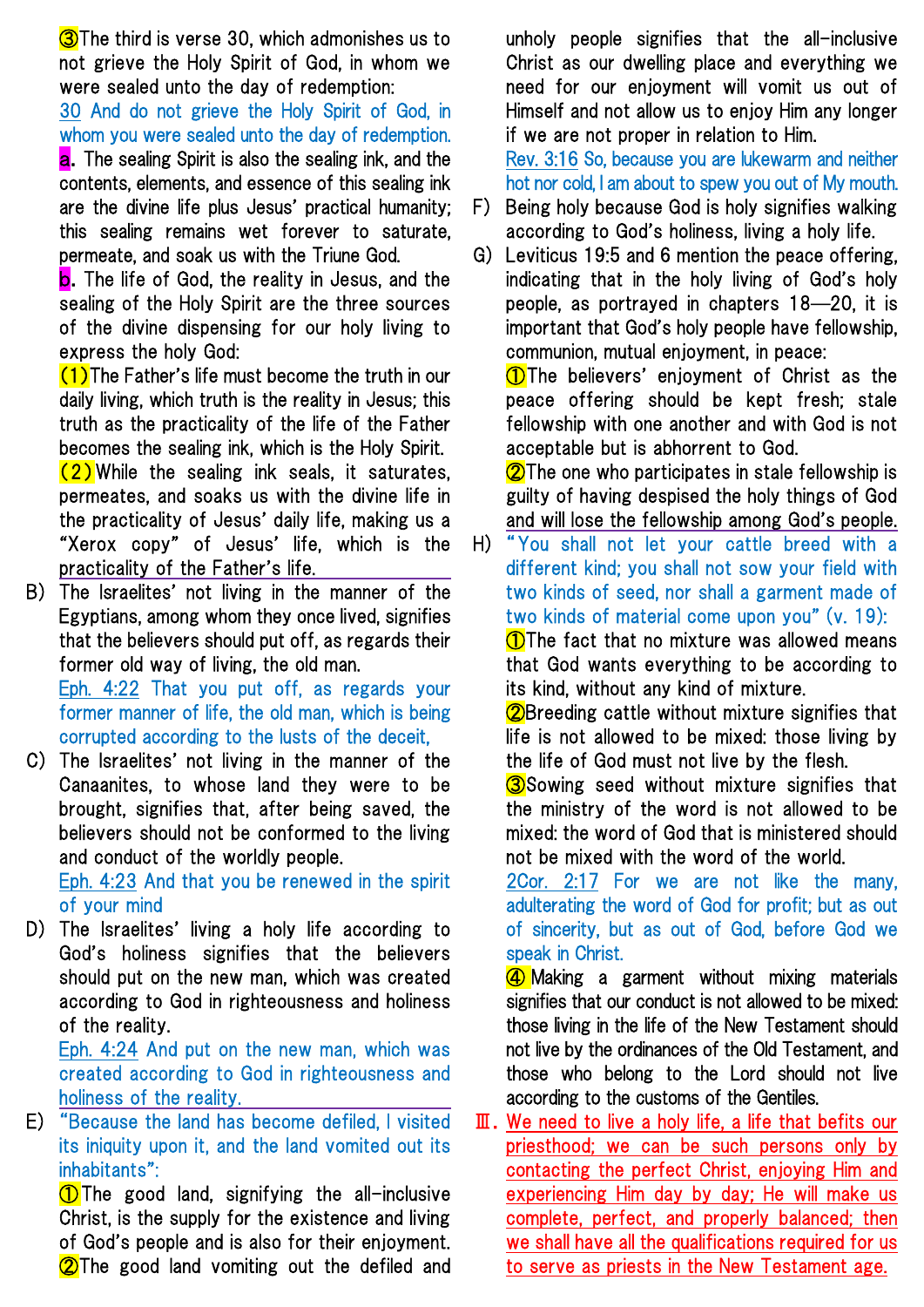### **Experience①**: **Live a school life under the divine dispensing of the Divine Trinity**

**In Ephesians 4:17-32 there are three significant verses that show the divine dispensing of the Divine Trinity. From these three verses we see that the divine dispensing of the Divine Trinity is the base for our daily living. The first is verse 18, which mentions being alienated from the life of God. To be alienated, or separated, from the divine life is a serious matter. The life of God is for the supplying of His children with His riches in His divine dispensing.**

**The second verse related to the divine dispensing is verse 21, which speaks of the reality in Jesus. The reality in Jesus is just the practicality of the life of God, that is, the practicing of the life of God that took place in Jesus while He lived on earth. In the daily life of Jesus, as recorded in the four Gospels, there was something very real, and that real thing was just God's divine life realized and practiced as the reality in Jesus' humanity. This reality in Jesus is for infusing the believers with Christ's godly living in His humanity.**

**The third verse concerning the divine dispensing is verse 30, which admonishes us not to grieve the Holy Spirit, in whom we were sealed. This Spirit is the sealing Spirit; He is even the sealing ink with which we have all been sealed. The contents, the elements, and the essence of the sealing ink are the divine life plus Jesus' practical humanity. This sealing can never become dry; it remains wet forever. While it is wet, it saturates, permeates, and soaks us with the Triune God.**

#### **For Senior and Junior High School Students**

**The divine dispensing of the Divine Trinity is the base for your daily living. There are three significant verses related to the divine dispensing.**

**Eph. 4:18 Being darkened in their understanding, alienated from the life of God because of the ignorance which is in them, because of the hardness of their heart.**

**FN "the life of God"**: **This is the uncreated, eternal life of God, which man did not have at the time of creation. After being created, man with the created human life was placed before the tree of life that he might receive the uncreated divine life. But man fell into the vanity of his mind and became darkened in his understanding. Now, in such a fallen condition man is unable to touch the life of God until he repents (has his mind turned to God) and believes in the Lord Jesus to receive God's eternal life.**

**You should not live your school life according to the custom of the Gentiles, the practice of Japanese culture or such vanity as below: Not accepting people outside the group by making groups, not accepting transfer students, being occupied by a smartphone etc. If you are obsessed with such vanity, you will be darkened in your** 

#### **understanding and far from the life of God.**

**Prayer**: **"Oh Lord Jesus. I can't be obsessed with things such as vanity and pride. If I am captured by such vanity, I will be darkened in my understanding and far from the life of God. Let me always turn to my spirit to live a school life under the divine dispensing. Amen!"**

**21 If indeed you have heard Him and have been taught in Him as the reality is in Jesus.**

**FN "the reality is in Jesus"**: **The reality is in Jesus refers to the actual condition of the life of Jesus as recorded in the four Gospels. In the godless walk of the nations, the fallen people, there is vanity. But in the godly life of Jesus there is truth, reality. Jesus lived a life in which He did everything in God, with God, and for God. God was in His living, and He was one with God. This is what is meant by the reality is in Jesus. We, the believers, who are regenerated with Christ as our life and are taught in Him, learn from Him as the reality is in Jesus.**

**In the godless walk of the nations, the fallen people, there is vanity. But in the godly life of Jesus there is truth, reality. Since Jesus is now living in your spirit, please exercise your spirit, pray-read and enjoy the reality of Jesus in the four Gospels. So that you can learn from Jesus within you. For example, if you become jealous, you can pray as follows. "Oh Lord Jesus. I don't want to be motivated by vain jealousy. I confess my sin of jealousy and go back to the Lord. Please help me live a school life according to the reality in Jesus' life."**

**30 And do not grieve the Holy Spirit of God, in whom you were sealed unto the day of redemption.**

**FN "grieve the Holy Spirit"**: **To grieve the Holy Spirit is to displease Him. The Holy Spirit abides in us forever, never leaving us. Hence, He is grieved when we do not walk according to Him, that is, when we do not live according to the principle of reality with grace in the details of our daily walk.**

**The Holy Spirit abides in us. When you walk according to the Holy Spirit, the Holy Spirit will remain wet as the sealing ink keep sealing within you. However, He is grieved when you don't walk according the Holy Spirit. For example, even though you know that it is a custom and vanity of the Gentiles to make people separate, once you did it, the Holy Spirit will be grieved within you.**

## **Experience②: Live a sacred life appropriate for priesthood**

**In Leviticus 19 three illustrations of mixture are given. The first illustration is the breeding of cattle without mixture. This signifies that life is not allowed to be mixed; those living by the life of God must not live by the flesh. To live by the life of God on the one hand and by the flesh on the other hand is a mixture. Such mixture is not acceptable to God.... The second illustration in verse 19 is sowing seed without mixture. This signifies that the**